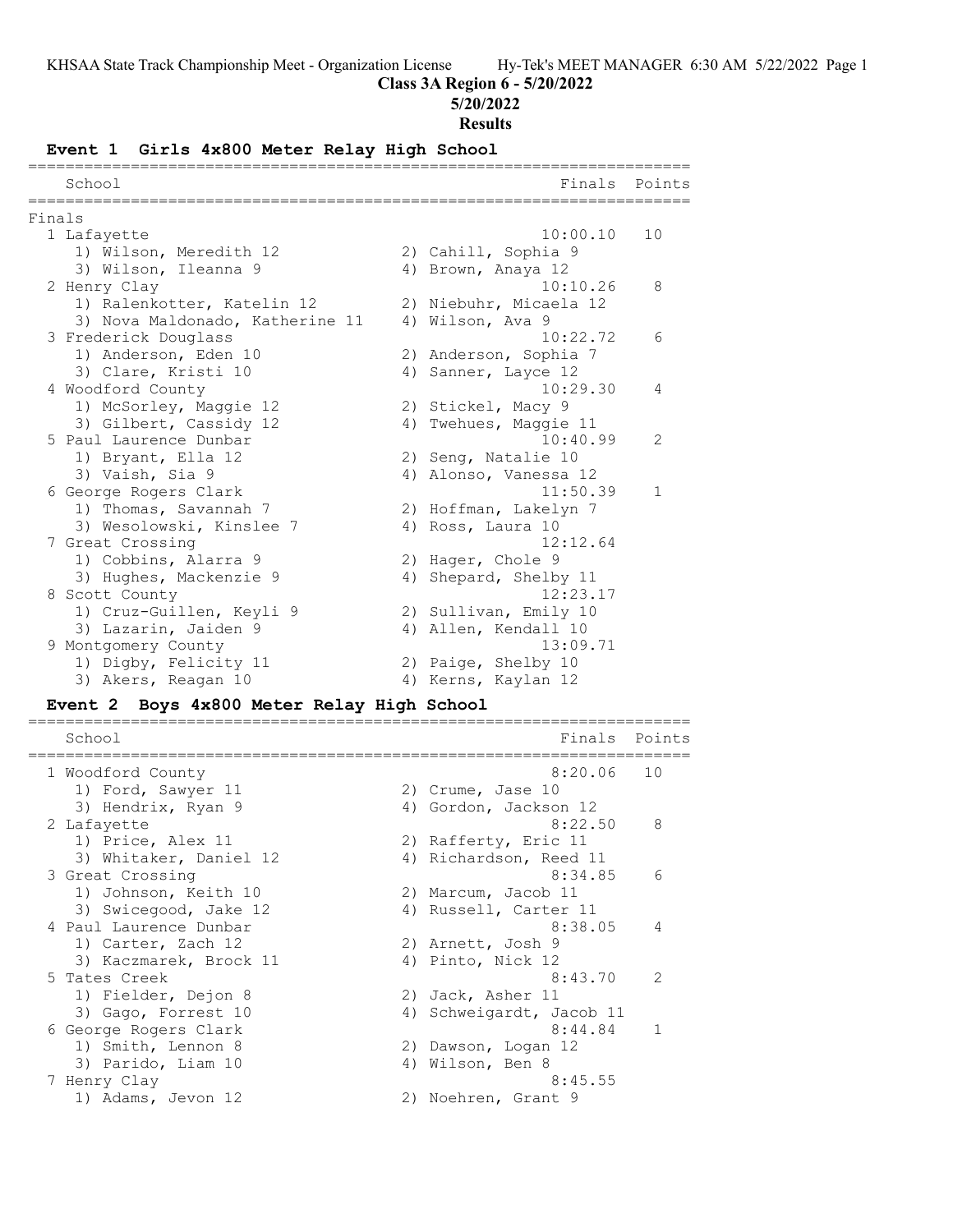**Class 3A Region 6 - 5/20/2022**

**5/20/2022**

# **Results**

# **....Event 2 Boys 4x800 Meter Relay High School**

| 4) Thomas, Canaan 9       |
|---------------------------|
| 8:53.71                   |
| 2) Armstrong, Danny 11    |
| 4) Tarter, Elijah 12      |
| 9:05.32                   |
| 2) Patel, Krish 11        |
| 4) Stafford, Logan 12     |
| 9:23.51                   |
| 2) Garland, Lucas 11      |
| 4) Gettelfinger, Kenan 10 |
| 9:39.33                   |
| 2) Barkley, Evan 10       |
| 4) Roberts, John 10       |
|                           |

# **Event 3 Girls 100 Meter Hurdles High School**

| Name            |                                                                                                                                                                                                                                                                                                                                                                 |                                                                                                                                                                                                                                                                                                   |                                                                                                                     |                                                                                               |
|-----------------|-----------------------------------------------------------------------------------------------------------------------------------------------------------------------------------------------------------------------------------------------------------------------------------------------------------------------------------------------------------------|---------------------------------------------------------------------------------------------------------------------------------------------------------------------------------------------------------------------------------------------------------------------------------------------------|---------------------------------------------------------------------------------------------------------------------|-----------------------------------------------------------------------------------------------|
|                 |                                                                                                                                                                                                                                                                                                                                                                 |                                                                                                                                                                                                                                                                                                   |                                                                                                                     | 10                                                                                            |
|                 |                                                                                                                                                                                                                                                                                                                                                                 |                                                                                                                                                                                                                                                                                                   | 3                                                                                                                   | 8                                                                                             |
|                 |                                                                                                                                                                                                                                                                                                                                                                 |                                                                                                                                                                                                                                                                                                   | $\mathbf{1}$                                                                                                        | 6                                                                                             |
|                 |                                                                                                                                                                                                                                                                                                                                                                 |                                                                                                                                                                                                                                                                                                   | 3                                                                                                                   | 4                                                                                             |
|                 |                                                                                                                                                                                                                                                                                                                                                                 |                                                                                                                                                                                                                                                                                                   | 3                                                                                                                   | $\overline{2}$                                                                                |
| Kantar, Holland |                                                                                                                                                                                                                                                                                                                                                                 |                                                                                                                                                                                                                                                                                                   | 3                                                                                                                   | $\mathbf{1}$                                                                                  |
|                 |                                                                                                                                                                                                                                                                                                                                                                 | 18.30                                                                                                                                                                                                                                                                                             | 3                                                                                                                   |                                                                                               |
|                 |                                                                                                                                                                                                                                                                                                                                                                 |                                                                                                                                                                                                                                                                                                   | $\overline{2}$                                                                                                      |                                                                                               |
| Shanks, Karigan |                                                                                                                                                                                                                                                                                                                                                                 |                                                                                                                                                                                                                                                                                                   | 2                                                                                                                   |                                                                                               |
|                 |                                                                                                                                                                                                                                                                                                                                                                 | 18.73                                                                                                                                                                                                                                                                                             | 3                                                                                                                   |                                                                                               |
|                 |                                                                                                                                                                                                                                                                                                                                                                 | 18.82                                                                                                                                                                                                                                                                                             | $\overline{2}$                                                                                                      |                                                                                               |
|                 |                                                                                                                                                                                                                                                                                                                                                                 | 19.00                                                                                                                                                                                                                                                                                             | $\overline{2}$                                                                                                      |                                                                                               |
|                 |                                                                                                                                                                                                                                                                                                                                                                 | 19.74                                                                                                                                                                                                                                                                                             | $\mathcal{L}$                                                                                                       |                                                                                               |
|                 |                                                                                                                                                                                                                                                                                                                                                                 | 20.12                                                                                                                                                                                                                                                                                             | $\overline{2}$                                                                                                      |                                                                                               |
|                 |                                                                                                                                                                                                                                                                                                                                                                 | 21.27                                                                                                                                                                                                                                                                                             | $\overline{2}$                                                                                                      |                                                                                               |
|                 |                                                                                                                                                                                                                                                                                                                                                                 | 21.62                                                                                                                                                                                                                                                                                             | $\overline{2}$                                                                                                      |                                                                                               |
|                 |                                                                                                                                                                                                                                                                                                                                                                 | 22.77                                                                                                                                                                                                                                                                                             | $\mathbf{1}$                                                                                                        |                                                                                               |
|                 |                                                                                                                                                                                                                                                                                                                                                                 | 23.45                                                                                                                                                                                                                                                                                             | 1                                                                                                                   |                                                                                               |
|                 |                                                                                                                                                                                                                                                                                                                                                                 | 33.22                                                                                                                                                                                                                                                                                             | 3                                                                                                                   |                                                                                               |
| 9               | 1 Antoni, Keira<br>2 Jenkins, Amiya<br>3 Barnett, Adriana<br>4 Asher, Payton<br>5 Hewett, Larkyn<br>7 Crawford, Elizabeth<br>8 Jikang, Joyner<br>10 Seraji, Julia<br>11 Slone Grundy, Aubrey<br>12 Varney, MaKayla<br>13 Hager, Arianna<br>14 Allison, Katie<br>15 Addo, Ivy<br>16 Johnson, Nyla<br>17 Paige, Taylor<br>18 McGuire, Autumn<br>19 Hines, Taniyah | Year School<br>10 Paul Dunbar<br>12 Anderson County<br>11 Tates Creek<br>9 Woodford County<br>11 Lafayette<br>12 Paul Dunbar<br>11 Henry Clay<br>10 Anderson County<br>10 Lafayette<br>12 Great Crossing<br>9 Great Crossing<br>11 Frederick Douglass<br>10 Montgomery County<br>11 Bryan Station | 9 Woodford County<br>9 George Rogers Clark<br>8 Montgomery County<br>10 Frederick Douglass<br>7 George Rogers Clark | Finals H# Points<br>16.97<br>3<br>17.03<br>17.28<br>17.59<br>17.84<br>17.88<br>18.33<br>18.45 |

#### **Event 4 Boys 110 Meter Hurdles High School** ==========================================================================

| Name                | Year School            | Finals H# Points |                |              |
|---------------------|------------------------|------------------|----------------|--------------|
| 1 Cooper, Ishan     | 12 Henry Clay          | 15.77            |                | $2 \quad 10$ |
| 2 Ison, Corbin      | 11 George Rogers Clark | 16.37            | 2              | - 8          |
| 3 Adams, Javon      | 12 Lafayette           | 16.42            | $\overline{2}$ | 6            |
| 4 Illunga, Emmanuel | 11 Paul Dunbar         | 16.55            |                | $2 \quad 4$  |
| 5 Martin, Ayden     | 10 Scott County        | 18.65            | 1              | -2           |
| 6 McCormick, Jacob  | 12 Montgomery County   | 18.72            | $\mathcal{L}$  |              |
| 7 Tussey, Benjamin  | 12 Lafayette           | 18.85            |                |              |
| 8 Gordon, Tyler     | 10 Frederick Douglass  | 18.99            | 2              |              |
| 9 Spradlin, Cole    | 9 Great Crossing       | 19.36            |                |              |
| 10 Williams, Elijah | 9 Great Crossing       | 19.60            | $\mathcal{L}$  |              |
| 11 Banks, Corey     | 10 Frederick Douglass  | 20.18            | 2              |              |
| 12 Roenker, Will    | 9 Paul Dunbar          | 20.33            |                |              |
| 13 Torres, David    | 8 George Rogers Clark  | 22.45            |                |              |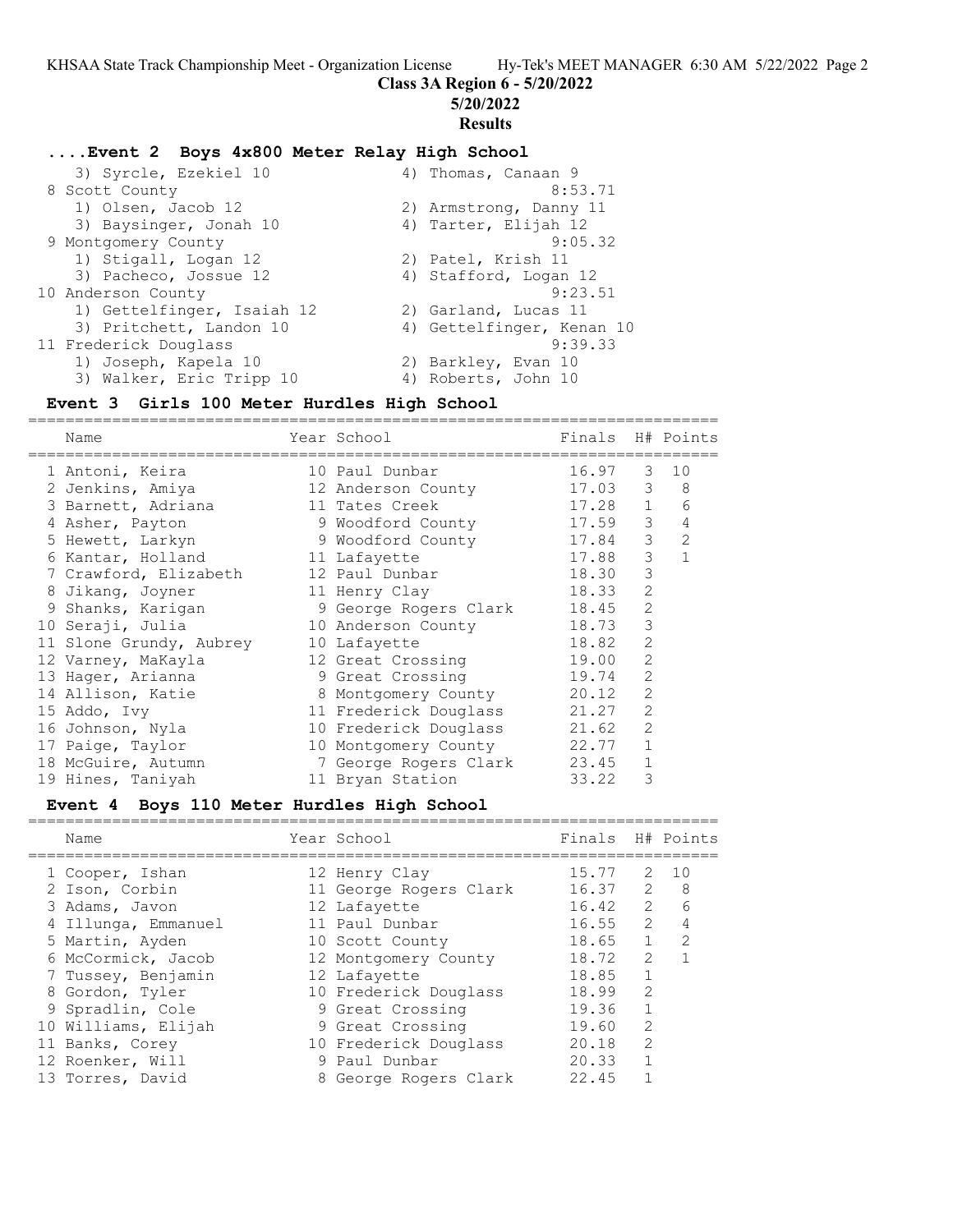**Class 3A Region 6 - 5/20/2022**

**5/20/2022**

#### **Results**

#### **....Event 4 Boys 110 Meter Hurdles High School**

14 Spencer, Graham 9 Anderson County 23.96 1

# **Event 5 Girls 100 Meter Dash High School**

| Name                     | Year School                | Finals H# Points |                |              |
|--------------------------|----------------------------|------------------|----------------|--------------|
| 1 Washington, Sanaa      | 10 Bryan Station           | 12.72            | 3              | 10           |
| 2 Pennell, Elliott       | 12 Henry Clay              | 12.83            | 3              | 8            |
| 3 Gudger, Maya           | 10 Woodford County         | 13.12            | 3              | 6            |
| 4 Patton, Ryli           | 9 Frederick Douglass 13.18 |                  | 3              | 4            |
| 5 Baird, Brittany        | 12 Paul Dunbar             | 13.36            | 3              | 2            |
| 6 Walker, Keyonna        | 10 Tates Creek             | 13.40            | 3              | $\mathbf{1}$ |
| 7 Garrard, Mikayla       | 9 Bryan Station            | 13.43            | $\overline{2}$ |              |
| 8 Lewis, Mia             | 9 Paul Dunbar              | 13.58            | 3              |              |
| 9 Newton, Treasure       | 10 Frederick Douglass      | 13.61            | $\overline{2}$ |              |
| 10 Whaley, Janna         | 11 Henry Clay              | 13.67            | $\overline{2}$ |              |
| 11 Christopher, Brooklyn | 10 George Rogers Clark     | 13.73            | $\overline{2}$ |              |
| 12 Roark, Madeline       | 11 Great Crossing          | 13.77            | $\overline{2}$ |              |
| 13 Wilson, Annah         | 9 George Rogers Clark      | 14.05            | $\mathbf{1}$   |              |
| 14 Allen, Kiya           | 12 Scott County            | 14.06            | $\overline{2}$ |              |
| 15 Terpening, Tia        | 9 Montgomery County        | 14.63            | 1              |              |
| 16 Wilson, Ayana         | 9 Woodford County          | 14.72            |                |              |
| 17 Stull, Hannah         | 10 Montgomery County       | 15.07            |                |              |
| 18 Wells, Tanner         | 10 Anderson County         | 15.59            |                |              |

#### **Event 6 Boys 100 Meter Dash High School**

========================================================================== Name Year School Finals H# Points ========================================================================== 1 Jones, Adrian 12 Montgomery County 10.92 3 10 2 Hamilton, Jeremy 12 Scott County 11.06 3 8 3 Eubanks, Kerrington 12 Frederick Douglass 11.15 3 6 4 White, Deiron 12 Frederick Douglass 11.20 3 4 5 Grady, Braylon 11 Tates Creek 11.31 3 2 6 Taylor, Leland 9 Woodford County 11.38 3 1 7 Green, Damin 11 Bryan Station 11.41 3 8 Perry, Kalib 12 Great Crossing 11.56 2 9 Coulter, Jacob 12 Great Crossing 11.56 3 10 Fitzpatrick, Isaiah 12 Anderson County 11.62 2 11 Guy, Cartez 10 Tates Creek 11.65 2 12 Hixson, Lance 11 Paul Dunbar 11.66 1 13 Burnett, Javari 10 Bryan Station 11.68 2 14 Turner, Zaydin 10 George Rogers Clark 11.70 2 15 Jackson, Donovan 12 Lafayette 11.78 2 16 Green, Caleil 12 George Rogers Clark 11.84 1 17 Matin, Ramtin 12 Paul Dunbar 11.87 1 18 Fields, Jayden 9 Scott County 11.88 2 19 Miller, Kyan 11 Henry Clay 11.92 2 20 Garcia, Fabian 12 Woodford County 12.17 1 21 Morris, Lucas 11 Henry Clay 12.29 1 22 Wilson, Nehemiah 9 Anderson County 12.29 1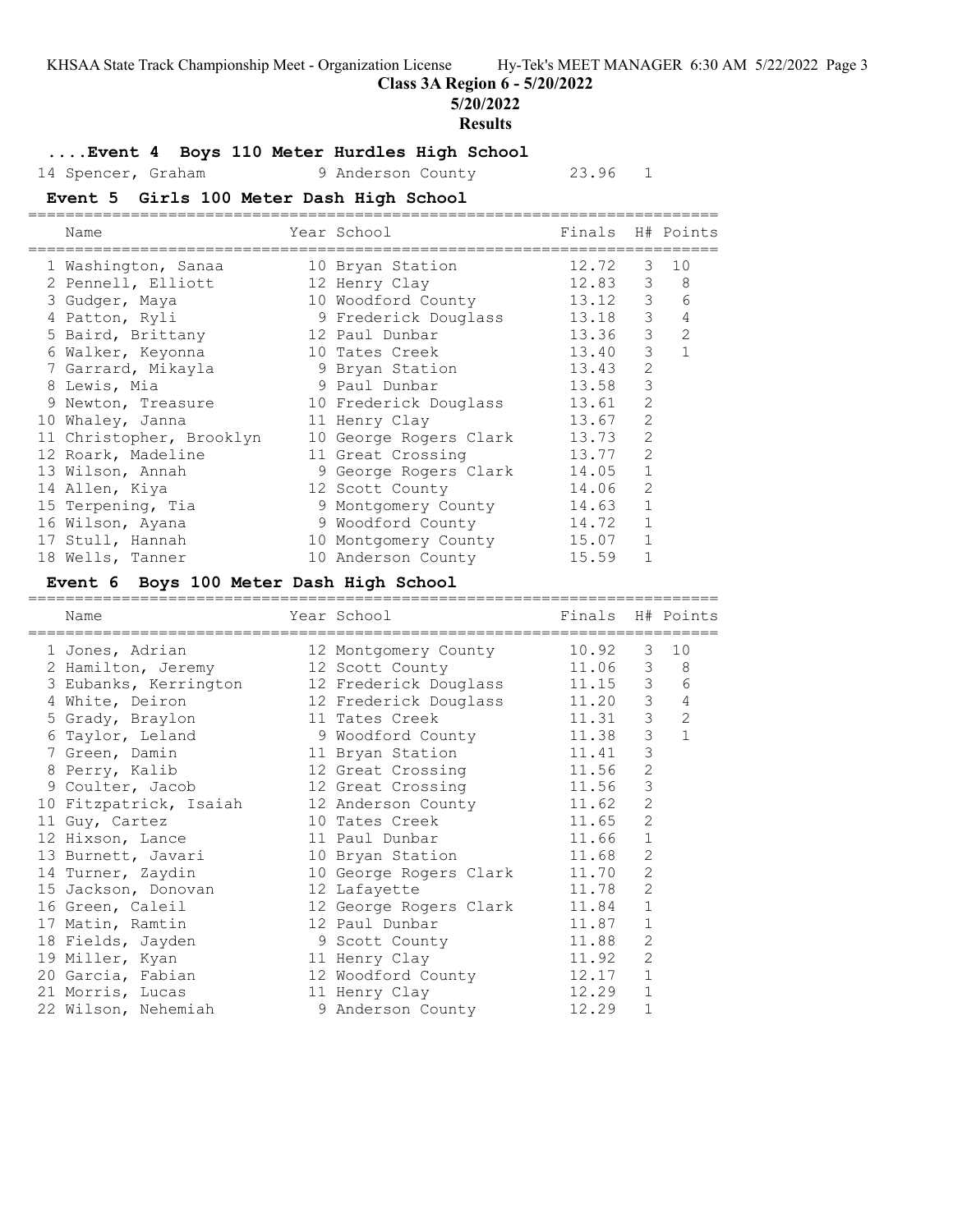#### **Class 3A Region 6 - 5/20/2022**

#### **5/20/2022**

#### **Results**

#### **Event 7 Girls 4x200 Meter Relay High School**

| ====================<br>-------------<br>School                         | ==========================<br>Finals                      |               | H# Points |
|-------------------------------------------------------------------------|-----------------------------------------------------------|---------------|-----------|
| 1 Bryan Station<br>1) Hines, Taniyah 11<br>3) Taylor, Neveah 11         | 1:46.69<br>2) Pinkney, Jatajza 9<br>4) Cramer, Ta'Shya 11 | $\mathcal{L}$ | 10        |
| 2 Henry Clay<br>1) Daugherty, Savannah 10                               | 1:46.69<br>2) Whaley, Janna 11                            | 2             | 8         |
| 3) Sparks, Olivia 11<br>3 Paul Laurence Dunbar<br>1) Baird, Brittany 12 | 4) Wilson, Ainsley 11<br>1:46.73<br>2) Gill, Asha 12      | 2             | 6         |
| 3) Haggard, Isabela 9<br>4 Scott County<br>1) Mann, Maureen 10          | 4) Lewis, Mia 9<br>1:48.63<br>2) Thornsbury, Bryce 10     | 2             | 4         |
| 3) Raglin, Maquoia 12<br>5 Woodford County                              | 4) Allen, Kiya 12<br>1:51.29                              | 2             | 2         |
| 1) Asher, Payton 9<br>3) Goins, Avalynne 10<br>6 Frederick Douglass     | 2) Paul, Sophie 9<br>4) Gudger, Maya 10<br>1:52.49        | 2             | 1         |
| 1) Dobson, Gabrielle 9<br>3) Wells, Dorian 11<br>7 Lafayette            | 2) Smith, Amyra 12<br>4) Newton, Ariel 10<br>1:55.89      | 2             |           |
| 1) Chambers-Reed, Kayla 9<br>3) Trowel, Haley 9                         | 2) Kennedy, Ayrianna 9<br>4) Holt, EmmaGrace 12           |               |           |
| 8 Montgomery County<br>1) Kessler, Glena 9<br>3) Peniston, Kaci 10      | 2:00.37<br>2) Reeves, Bailey 9<br>4) Booher, Taylor 12    | 2             |           |
| 9 Anderson County<br>1) Fitzpatrick, Isabella 10                        | 2:01.20<br>2) Lilley, Kaitlyn 9                           | $\mathbf 1$   |           |
| 3) Griffin, Olivia 11<br>10 Great Crossing<br>1) Morris, Sophia 11      | 4) Seraji, Julia 10<br>2:02.22<br>2) Nealy, Clarrissa 9   | 1             |           |
| 3) Hager, Chole 9<br>11 George Rogers Clark                             | 4) Hager, Arianna 9<br>2:09.65                            | $\mathbf 1$   |           |
| 1) McGuire, Autumn 7<br>3) Plummer, Saige 8                             | 2) Fish, Alyssa 8<br>4) Southwood, Erin 8                 |               |           |

#### **Event 8 Boys 4x200 Meter Relay High School**

School **Finals** H# Points ========================================================================== 1 Tates Creek 1:30.55 2 10 1) Grady, Braylon 11 2) Underwood, Matthew 12 3) Guy, Cartez 10 4) Webb, Michael 12 2 Woodford County 1:30.56 2 8 1) Lehmkuhler, Jack 10 2) Nason, Andrew 9 3) Gordon, Jackson 12 (4) Taylor, Leland 9 3 Scott County 1:33.28 2 6 1) Hamdiyah, Ali 9 2) Fields, Jayden 9 3) Damron, Jackson 9 4) Hamilton, Jeremy 12 4 Great Crossing 1:34.22 2 4 1) Johnson, Isaiah 10 2) Johnson, Jacob 9 3) Perry, Kalib 12 (4) Coulter, Jacob 12 5 George Rogers Clark 1:34.32 1 2 1) Ison, Corbin 11 2) Chea, Cobe 12 3) Green, Caleil 12 4) Maxwell, Tyleik 11

==========================================================================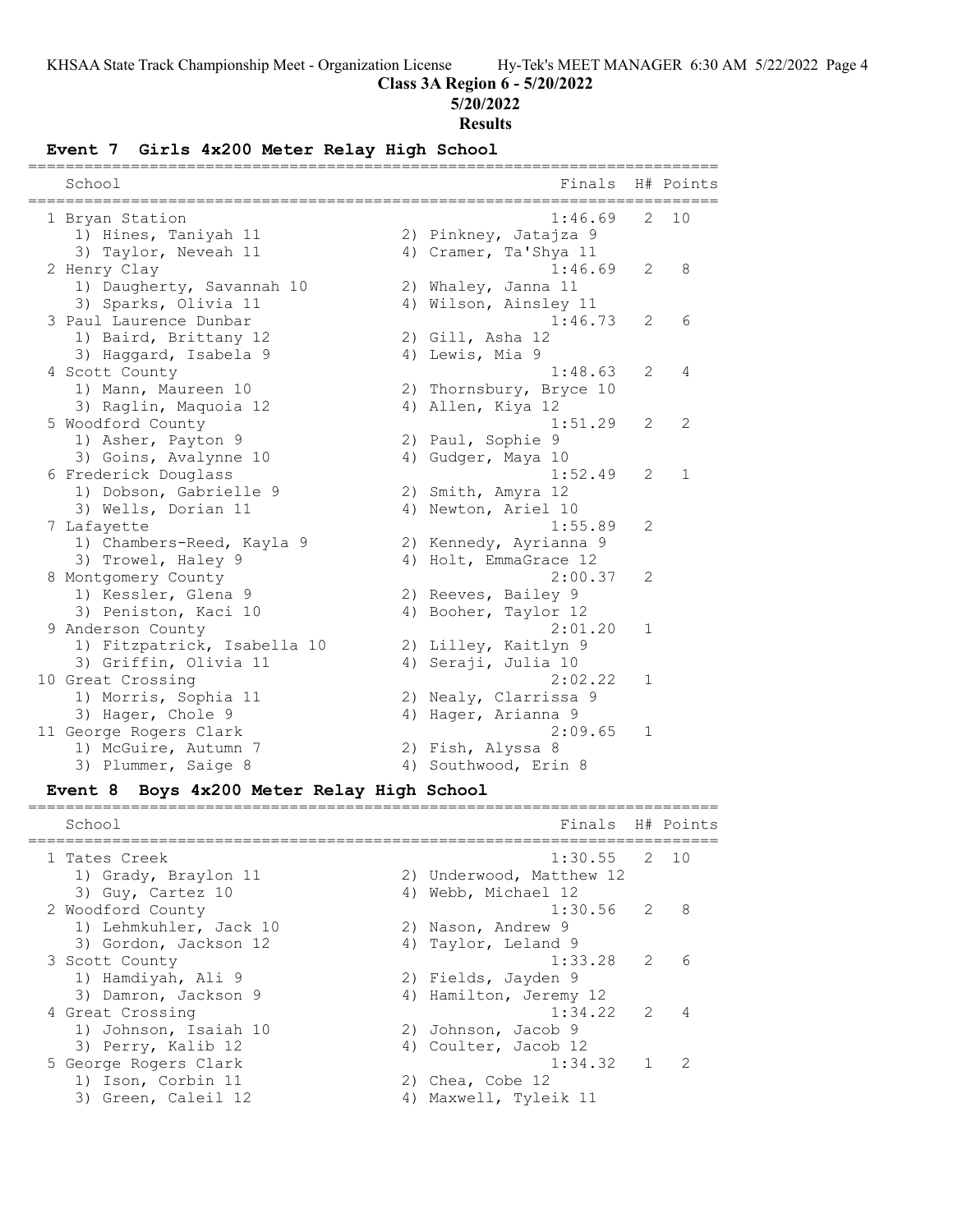**Class 3A Region 6 - 5/20/2022**

# **5/20/2022 Results ....Event 8 Boys 4x200 Meter Relay High School** 6 Henry Clay 1:35.40 1 1 1) Cooper, Ishan 12 2) Morris, Lucas 11 3) Hannan, Aidan 11 1988 (4) Nowell, Amari 10 7 Paul Laurence Dunbar 1:35.87 1 1) Hixson, Lance 11 2) Illunga, Emmanuel 11 3) Ramaiah, Dev 12 (4) Matin, Ramtin 12 8 Anderson County 1:36.28 2 1) Fitzpatrick, Isaiah 12 2) Chapman, Logan 12 3) Wilson, Nehemiah 9 1944 (4) Peters, Evan 12 9 Lafayette 1:36.41 2 1) Smith, Javaun 11 2) Combs, Derek 11 3) Smith, Cameron 10 4) Song, Caleb 10 10 Frederick Douglass 1:36.41 2 1) Matthews, AJ 12 2) Joseph, Kapela 10 3) Johnson, Tate 11 4) Higgins, Kamese 10 11 Montgomery County 1:37.15 2 1) Barber, Corey 11 2) Donathan, Tanner 11 3) Vazquez, Saul 11 4) McCormick, Jacob 12 -- Bryan Station DQ 1 out of zone 2 1) Shegog, Jaiden 10 2) Haskins jr, JT 11 Bryan Station<br>1) Shegog, Jaiden 10 (2) Haskins jr, JT 11<br>3) Gabriel, Malonda 11 (4) Bravo, Jose 11

#### **Event 9 Girls 1600 Meter Run High School**

======================================================================= Name Year School Finals Points ======================================================================= 1 Twehues, Maggie 11 Woodford County 5:34.60 10 2 Wilson, Meredith 12 Lafayette 5:35.62 8 3 Gedritis, Anna 11 Paul Dunbar 5:39.65 6 4 Cahill, Sophia 9 Lafayette 5:44.73 4 5 Wilson, Ava 9 Henry Clay 5:46.40 2 6 Gilbert, Cassidy 12 Woodford County 5:47.06 1 7 Anderson, Sophia 7 Frederick Douglass 5:52.46 8 Talbert, Mandy 12 Paul Dunbar 5:56.16 9 Cobbins, Alarra 9 Great Crossing 6:05.68 10 Plumb, Ava 10 Montgomery County 6:09.87 11 Maksimenko, Victoria 11 Tates Creek 6:21.08 12 O'Donnell, Caroline 11 Henry Clay 6:30.42 13 Shepard, Shelby 11 Great Crossing 6:33.12 14 Lazarin, Jaiden 9 Scott County 6:37.61 15 Ross, Laura 10 George Rogers Clark 6:45.83 16 Trusty, Stephanie 11 Scott County 6:53.24 17 Fluker, Kayla 10 Bryan Station 6:56.77 18 Loza, Emilia 9 Frederick Douglass 7:44.09

#### **Event 10 Boys 1600 Meter Run High School**

| Name                   | Year School        | Finals Points |      |
|------------------------|--------------------|---------------|------|
| 1 VanDemark, Reeve     | 12 Tates Creek     | 4:32.55       | - 10 |
| 2 Lamartiniere, Philip | 11 Tates Creek     | 4:32.80       | -8   |
| 3 Crume, Jase          | 10 Woodford County | 4:36.23       | 6    |
| 4 Mathews, Noah        | 9 Paul Dunbar      | 4:39.66       | 4    |
| 5 Young, Alex          | 10 Paul Dunbar     | 4:40.90       | 2    |
| 6 Hendrix, Ryan        | 9 Woodford County  | 4:41.50       |      |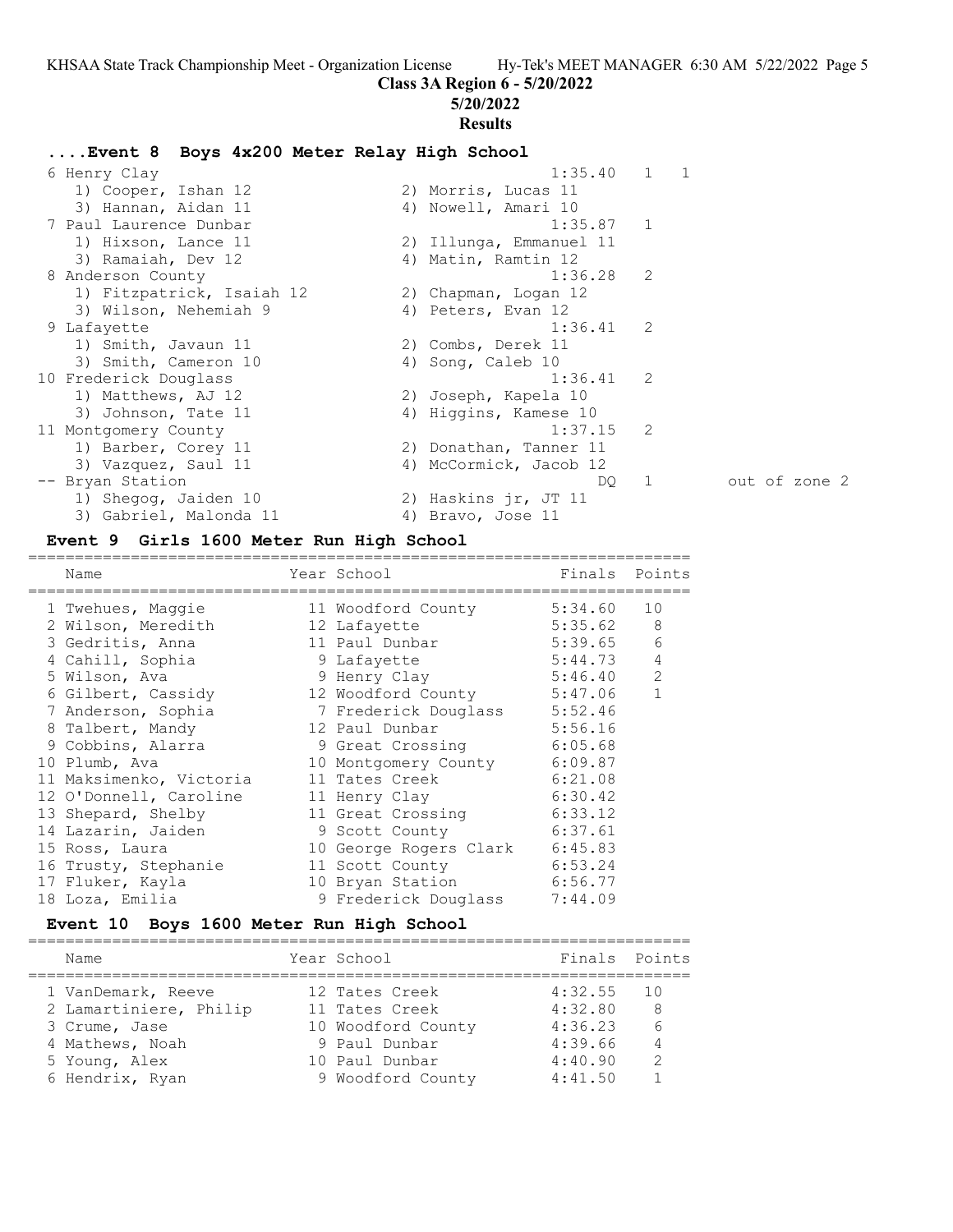**Class 3A Region 6 - 5/20/2022**

**5/20/2022**

#### **Results**

# **....Event 10 Boys 1600 Meter Run High School**

| 7 Parido, Liam             | 10 George Rogers Clark | 4:45.84 |
|----------------------------|------------------------|---------|
| 8 Tennill, Ben             | 10 Anderson County     | 4:53.16 |
| 9 Hanson, Jake             | 9 Lafayette            | 4:55.20 |
| 10 Bailey, Aidan           | 11 Great Crossing      | 4:56.52 |
| 11 Thomas, Canaan          | 9 Henry Clay           | 4:57.85 |
| 12 Smith, Lennon           | 8 George Rogers Clark  | 5:02.21 |
| 13 Olsen, Jacob            | 12 Scott County        | 5:02.33 |
| 14 Milburn, Elie           | 12 Lafayette           | 5:02.52 |
| 15 Johnson, Keith          | 10 Great Crossing      | 5:05.67 |
| 16 Noehren, Grant          | 9 Henry Clay           | 5:07.02 |
| 17 Pacheco, Jossue         | 12 Montgomery County   | 5:08.36 |
| 18 Gettelfinger, Kenan     | 10 Anderson County     | 5:11.32 |
| 19 Yanez, Ishmael          | 11 Montgomery County   | 5:31.36 |
| 20 Barkley, Evan           | 10 Frederick Douglass  | 5:36.13 |
| 21 Ratcliff, Lucas         | 9 Scott County         | 5:38.95 |
| 22 King, Ga'Bree           | 9 Frederick Douglass   | 5:56.09 |
| 23 Palomeque Lopez, Julian | 11 Bryan Station       | 5:58.18 |

#### **Event 11 Girls 4x100 Meter Relay High School**

========================================================================== School Finals H# Points ========================================================================== 1 Bryan Station 50.52 2 10 1) Hines, Taniyah 11 2) Washington, Sanaa 10 3) Garrard, Mikayla 9 4) Pinkney, Jatajza 9 2 Frederick Douglass 52.08 2 8 1) Smith, Aryn 12 2) Smith, Amyra 12 3) Newton, Treasure 10 4) Wells, Dorian 11 3 Paul Laurence Dunbar 52.98 2 6 1) Gill, Asha 12 2) Rose, Sydney 12 3) Trowel, Skyler 10 (4) Lewis, Mia 9 4 Henry Clay 53.10 2 4 1) Daugherty, Savannah 10 2) Van Metre, Lydia 10 3) Rose, Makenna 11 4) Smith, Jamya 11 5 George Rogers Clark 53.17 2 2 1) Shanks, Karigan 9 2) Wilson, Annah 9 3) Tabor, Makili 10 4) Christopher, Brooklyn 10 6 Great Crossing 53.79 2 1 1) Edison, Elise 11 2) Roark, Madeline 11 3) Nealy, Clarrissa 9 (4) Morris, Sophia 11 7 Woodford County 54.31 2 1) Asher, Payton 9 2) Wilson, Ayana 9 3) Brown, Chloe 11 4) Gudger, Maya 10 8 Lafayette 55.63 2 1) Chambers-Reed, Kayla 9 2) Kennedy, Ayrianna 9 3) Trowel, Haley 9 4) Holt, EmmaGrace 12 9 Montgomery County 66.75 1 1) Kessler, Glena 9 2) Peniston, Kaci 10 3) Chambers, Meghan 9 (4) Terpening, Tia 9

#### **Event 12 Boys 4x100 Meter Relay High School** ==========================================================================

| School               | Finals H# Points |  |
|----------------------|------------------|--|
| 1 Frederick Douglass | 43.48 2 10       |  |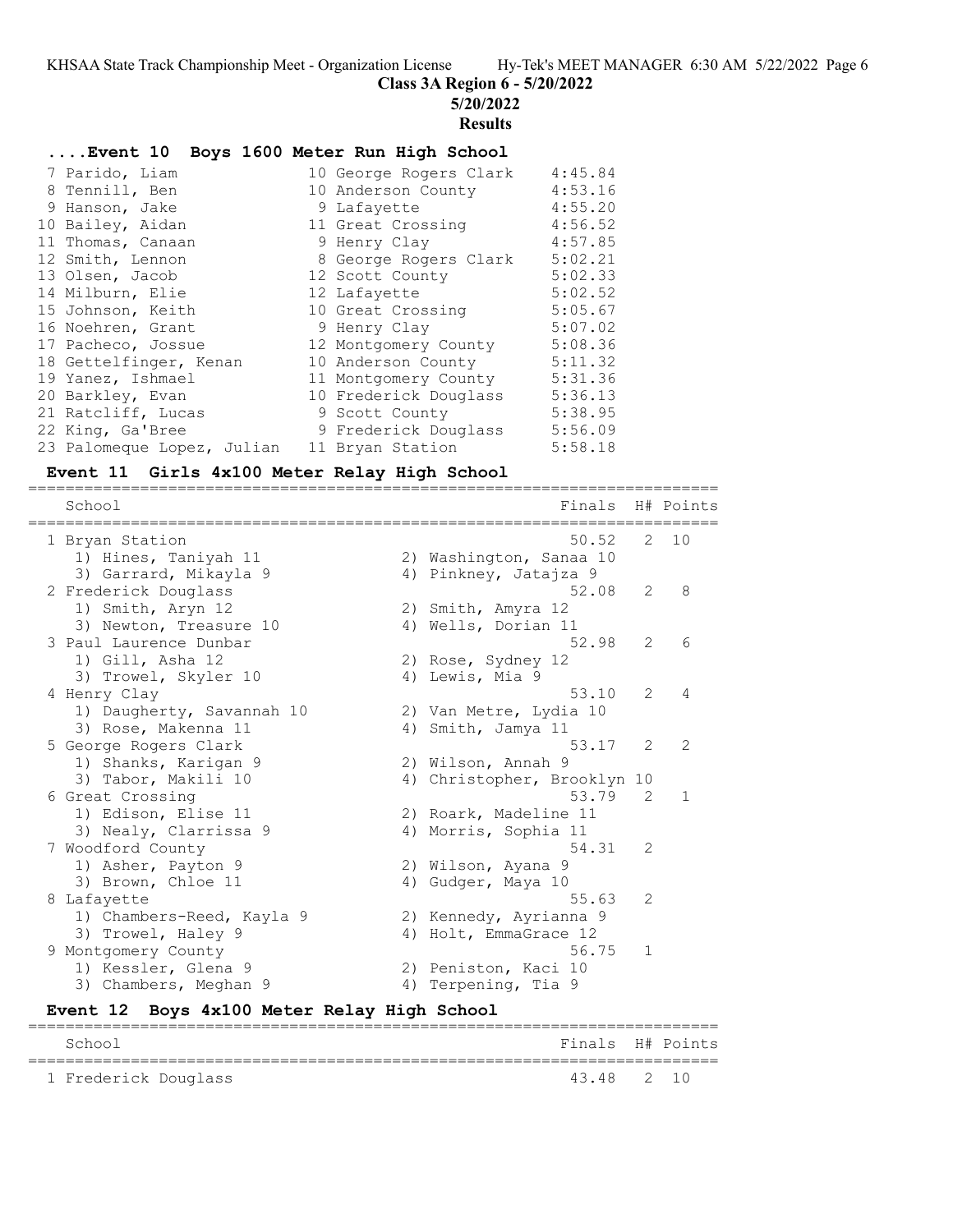#### **Class 3A Region 6 - 5/20/2022**

**5/20/2022**

# **Results**

#### **....Event 12 Boys 4x100 Meter Relay High School**

1) Matthews, AJ 12 2) Johnson, Tate 11 3) Eubanks, Kerrington 12 (4) White, Deiron 12 2 Tates Creek 43.57 2 8 1) Grady, Braylon 11 2) Underwood, Matthew 12 3) Guy, Cartez 10 4) Webb, Michael 12 3 Great Crossing 43.89 2 6 1) Johnson, Isaiah 10 2) Johnson, Jacob 9 3) Coulter, Jacob 12 (4) Perry, Kalib 12 4 Bryan Station 44.23 2 4 1) White, Zay 10 2) Davis, Antonio 12 3) Burnett, Javari 10 (4) Green, Damin 11 5 Woodford County 44.54 2 2 1) Taylor, Leland 9 2) Nason, Andrew 9 3) Garcia, Fabian 12 (4) Sturgis, Davion 9 6 Henry Clay 45.34 2 1 1) Cooper, Ishan 12 2) Nowell, Amari 10 3) Miller, Kyan 11 4) Morris, Lucas 11 7 George Rogers Clark 45.38 1 1) Webb, Elias 12 2) John, Camahni 9 3) Green, Caleil 12 (4) Turner, Zaydin 10 8 Montgomery County 45.52 2 1) Vazquez, Saul 11 2) Barber, Corey 11 3) Donathan, Tanner 11 (4) Jones, Adrian 12 9 Anderson County 46.28 1 1) Fitzpatrick, Isaiah 12 2) Wilson, Nehemiah 9 3) Lipps, CJ 10 4) Peters, Evan 12 10 Scott County 46.43 2 1) Damron, Jackson 9 2) Hamdiyah, Ali 9 3) Armstrong, Danny 11 (4) Fields, Jayden 9 11 Paul Laurence Dunbar 16 and 16.80 16.80 16 1) Hixson, Lance 11 2) Matin, Ramtin 12 3) Ramaiah, Dev 12 (4) Brown, Eli 9 12 Lafayette 47.05 1 1) Smith, Javaun 11 2) Combs, Derek 11 3) Smith, Cameron 10 4) Song, Caleb 10

#### **Event 13 Girls 400 Meter Dash High School**

| Name                 | Year School           | Finals  |               | H# Points     |
|----------------------|-----------------------|---------|---------------|---------------|
| 1 Raglin, Maguoia    | 12 Scott County       | 59.93   | 3             | 10            |
| 2 Wilson, Ileanna    | 9 Lafayette           | 1:00.18 | 3             | 8             |
| 3 Thornsbury, Bryce  | 10 Scott County       | 1:01.27 | 3             | 6             |
| 4 Fomby, Gabrielle   | 11 Tates Creek        | 1:01.80 | 3             | 4             |
| 5 Cramer, Ta'Shya    | 11 Bryan Station      | 1:02.24 | 3             | $\mathcal{L}$ |
| 6 Gaffney, Gwen      | 9 Lafayette           | 1:02.39 | $\mathcal{L}$ |               |
| 7 Sparks, Olivia     | 11 Henry Clay         | 1:02.55 | 3             |               |
| 8 Edison, Elise      | 11 Great Crossing     | 1:03.33 | 3             |               |
| 9 Jackson, DaKya     | 9 Tates Creek         | 1:03.36 | $\mathcal{L}$ |               |
| 10 Smith, Amyra      | 12 Frederick Douglass | 1:04.10 | 2             |               |
| 11 Clifford, Zariyha | 9 Frederick Douglass  | 1:05.58 | 2             |               |
| 12 Baird, Brittany   | 12 Paul Dunbar        | 1:05.82 | 3             |               |
| 13 Taylor, Neveah    | 11 Bryan Station      | 1:07.78 | $\mathcal{L}$ |               |
| 14 Booher, Taylor    | 12 Montgomery County  | 1:08.39 | $\mathcal{L}$ |               |
| 15 Wesley, Saydee    | 7 George Rogers Clark | 1:10.30 |               |               |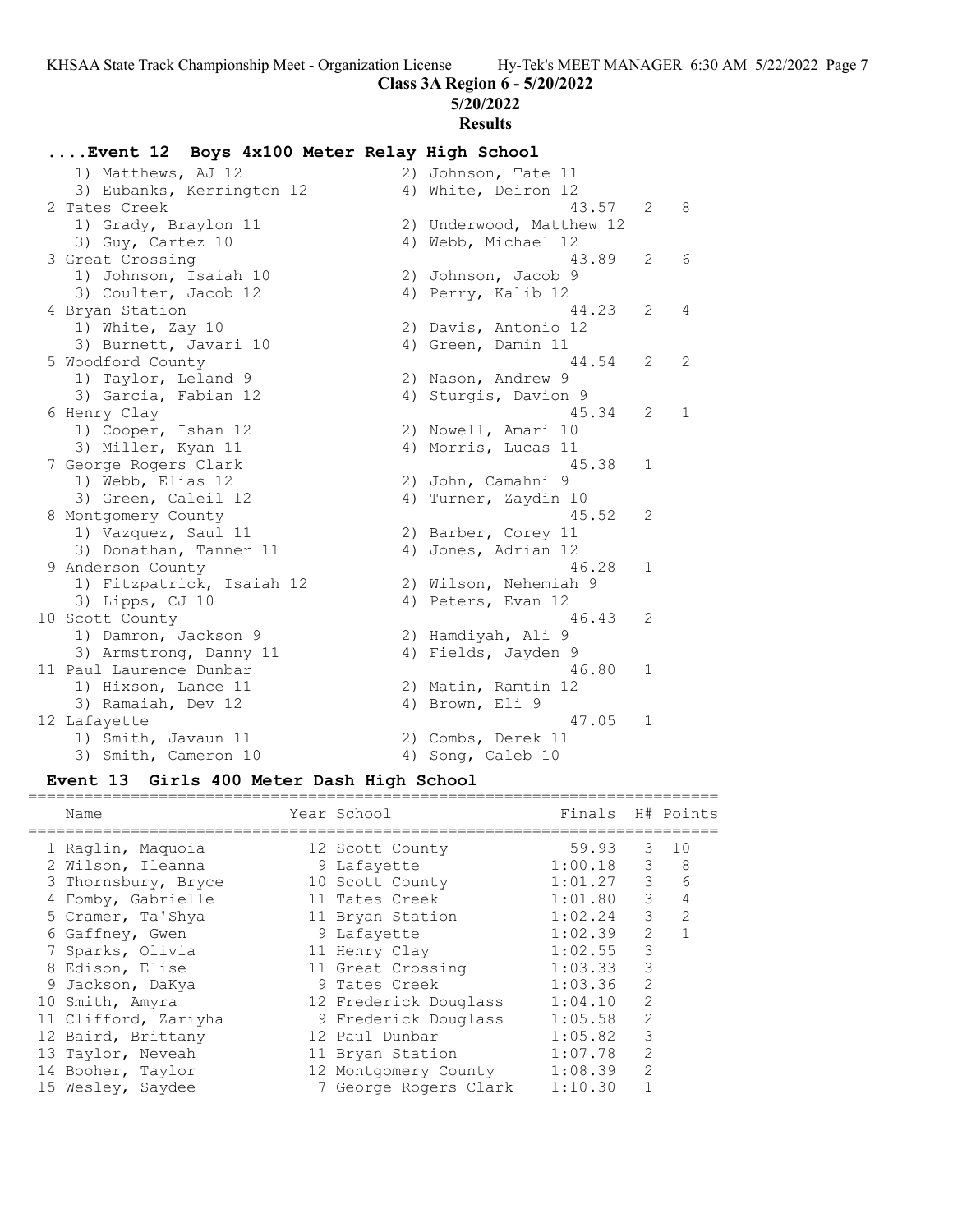**Class 3A Region 6 - 5/20/2022**

**5/20/2022**

**Results**

#### **....Event 13 Girls 400 Meter Dash High School**

| 9 Montgomery County   | 1:10.99 | 1              |
|-----------------------|---------|----------------|
| 11 Woodford County    | 1:11.72 | $\overline{1}$ |
| 9 Anderson County     | 1:14.49 | $\overline{1}$ |
| 11 Woodford County    | 1:14.79 | 1              |
| 9 Great Crossing      | 1:14.90 | $\overline{1}$ |
| 7 George Rogers Clark | 1:16.96 | $\overline{1}$ |
| 11 Anderson County    | 1:24.35 | 1              |
|                       |         |                |

#### **Event 14 Boys 400 Meter Dash High School**

========================================================================== Year School

|  | <b>Nallle</b>         | IEAL SCHOOT                  | F THATS |                | N# POINCS      |
|--|-----------------------|------------------------------|---------|----------------|----------------|
|  | 1 Gordon, Jackson     | 12 Woodford County           | 50.52   | 3              | 10             |
|  | 2 Eubanks, Kerrington | 12 Frederick Douglass 51.56  |         | $\mathcal{S}$  | 8              |
|  | 3 Carter, Zach        | 12 Paul Dunbar               | 52.03 3 |                | 6              |
|  | 4 Stafford, Logan     | 12 Montgomery County 52.80   |         | 3              | $\overline{4}$ |
|  | 5 Young, Malakhi      | 11 Great Crossing 53.02      |         | 2              | 2              |
|  | 6 Armstrong, Danny    | 11 Scott County 53.15        |         | 2              |                |
|  | 7 Stone, Jackson      | 12 Lafayette                 | 53.16   | 3              |                |
|  | 8 Ashford, Montae     | 9 Bryan Station 53.19        |         | 3              |                |
|  | 9 Dawson, Logan       | 12 George Rogers Clark 53.80 |         | $\overline{2}$ |                |
|  | 10 Prigge, Caden      | 12 Lafayette                 | 53.92   | 3              |                |
|  | 11 Moffett, Jackson   | 12 Woodford County 53.98     |         | $\overline{2}$ |                |
|  | 12 Johnson, Jacob     | 9 Great Crossing 54.37       |         | $\mathbf{1}$   |                |
|  | 13 Hannan, Aidan      | 11 Henry Clay                | 54.53   | $\overline{2}$ |                |
|  | 14 Bravo, Jose        | 11 Bryan Station             | 54.61   | 2              |                |
|  | 15 Kaczmarek, Brock   | 11 Paul Dunbar               | 54.90   | 2              |                |
|  | 16 Wilson, Josh       | 10 George Rogers Clark 54.99 |         | $\mathbf{1}$   |                |
|  | 17 Vazquez, Saul      | 11 Montgomery County 55.17   |         | 1              |                |
|  | 18 Robles, Dominick   | 11 Tates Creek 55.38         |         | 2              |                |
|  | 19 Baysinger, Jonah   | 10 Scott County              | 56.47   | $\mathbf{1}$   |                |
|  | 20 Robert, Abney      | 12 Frederick Douglass 57.03  |         | $\mathbf{1}$   |                |
|  | 21 Jordan, Jeremy     | 10 Anderson County 1:00.09   |         | $\mathbf 1$    |                |
|  |                       |                              |         |                |                |

#### **Event 15 Girls 300 Meter Hurdles High School**

| Name               |  |                                                                                                                                                                                                                                                                                                                                                              |                       |                                                                     |
|--------------------|--|--------------------------------------------------------------------------------------------------------------------------------------------------------------------------------------------------------------------------------------------------------------------------------------------------------------------------------------------------------------|-----------------------|---------------------------------------------------------------------|
| 1 Antoni, Keira    |  |                                                                                                                                                                                                                                                                                                                                                              |                       | 10                                                                  |
| 2 Kantar, Holland  |  |                                                                                                                                                                                                                                                                                                                                                              |                       | - 8                                                                 |
| 3 Hines, Taniyah   |  |                                                                                                                                                                                                                                                                                                                                                              |                       | 6                                                                   |
| 4 Barnett, Adriana |  |                                                                                                                                                                                                                                                                                                                                                              | 3                     | 4                                                                   |
| 5 Griffin, Olivia  |  | 50.08                                                                                                                                                                                                                                                                                                                                                        | 3                     | 2                                                                   |
| 6 Paul, Sophie     |  | 50.89                                                                                                                                                                                                                                                                                                                                                        | 3                     |                                                                     |
| 7 Goins, Avalynne  |  | 52.06                                                                                                                                                                                                                                                                                                                                                        | 3                     |                                                                     |
| 8 Johnson, Nyla    |  | 53.09                                                                                                                                                                                                                                                                                                                                                        | 2                     |                                                                     |
| 9 Jurjans, Lily    |  | 53.77                                                                                                                                                                                                                                                                                                                                                        | 2                     |                                                                     |
| 10 Ndour, Sokhna   |  | 54.15                                                                                                                                                                                                                                                                                                                                                        | 2                     |                                                                     |
| 11 Cooper, Rori    |  | 54.21                                                                                                                                                                                                                                                                                                                                                        | 3                     |                                                                     |
| 12 Seraji, Julia   |  | 55.66                                                                                                                                                                                                                                                                                                                                                        | 2                     |                                                                     |
| 13 Varney, MaKayla |  | 56.33                                                                                                                                                                                                                                                                                                                                                        | $\overline{2}$        |                                                                     |
| 14 Allison, Katie  |  | 58.71                                                                                                                                                                                                                                                                                                                                                        | 2                     |                                                                     |
| 15 Addo, Ivy       |  | 59.31                                                                                                                                                                                                                                                                                                                                                        | 1                     |                                                                     |
| 16 Paige, Taylor   |  | 1:00.75                                                                                                                                                                                                                                                                                                                                                      |                       |                                                                     |
| 17 McGuire, Autumn |  | 1:05.81                                                                                                                                                                                                                                                                                                                                                      |                       |                                                                     |
|                    |  | Year School<br>10 Paul Dunbar<br>11 Lafayette<br>11 Bryan Station<br>11 Tates Creek<br>11 Anderson County<br>9 Woodford County<br>10 Woodford County<br>10 Frederick Douglass<br>12 Paul Dunbar<br>10 Henry Clay<br>8 George Rogers Clark<br>10 Anderson County<br>12 Great Crossing<br>8 Montgomery County<br>10 Montgomery County<br>7 George Rogers Clark | 11 Frederick Douglass | Finals H# Points<br>3<br>45.61<br>3<br>46.91<br>3<br>48.94<br>49.98 |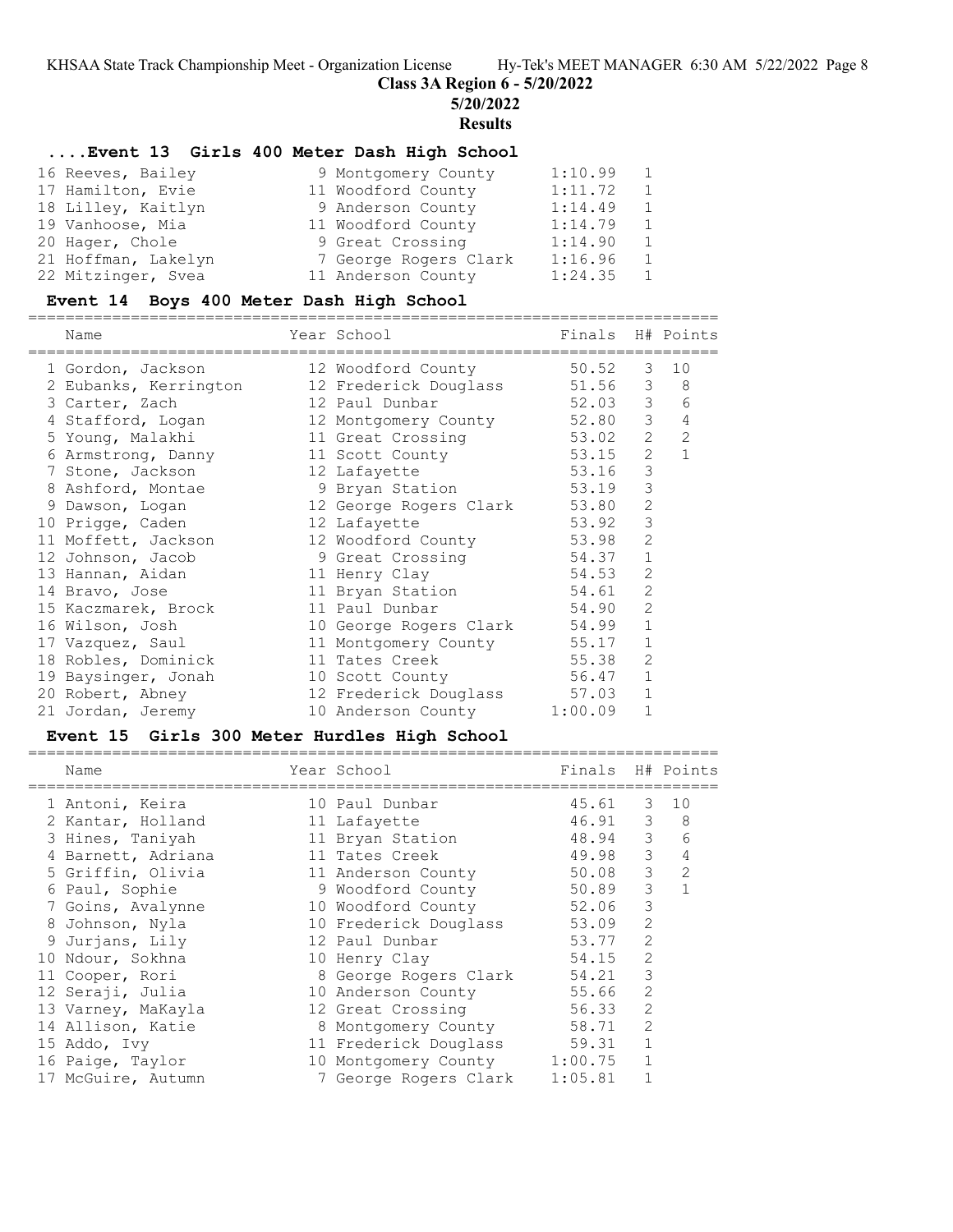#### **Class 3A Region 6 - 5/20/2022**

**5/20/2022**

#### **Results**

#### **Event 16 Boys 300 Meter Hurdles High School**

|   | Name                   | Year School                  | Finals H# Points |                |                |
|---|------------------------|------------------------------|------------------|----------------|----------------|
|   | 1 Cooper, Ishan        | 12 Henry Clay                | 42.09            | 3              | 10             |
|   | 2 Witherington, Andrew | 10 Tates Creek               | 43.15            | 3              | 8              |
|   | 3 Illunga, Emmanuel    | 11 Paul Dunbar               | 43.21            | 3              | 6              |
|   | 4 Tussey, Benjamin     | 12 Lafayette                 | 43.36            | 3              | 4              |
|   | 5 Carpenter, Bryson    | 11 Bryan Station             | 43.79            | 3              | $\overline{2}$ |
|   | 6 Lehmkuhler, Jack     | 10 Woodford County           | 43.85            | 2              |                |
| 7 | Ison, Corbin           | 11 George Rogers Clark 43.85 |                  | 3              |                |
|   | 8 Ashford, Montae      | 9 Bryan Station              | 43.92            | 3              |                |
|   | 9 Huquely, Ellis       | 10 Scott County              | 44.03            | 3              |                |
|   | 10 Martin, Ayden       | 10 Scott County              | 44.55            | $\overline{2}$ |                |
|   | 11 McCormick, Jacob    | 12 Montgomery County         | 45.77            | $\overline{2}$ |                |
|   | 12 Johnson, Tate       | 11 Frederick Douglass        | 46.08            | $\overline{2}$ |                |
|   | 13 Stigall, Logan      | 12 Montgomery County         | 46.11            | $\overline{2}$ |                |
|   | 14 Banks, Corey        | 10 Frederick Douglass        | 46.43            | $\overline{2}$ |                |
|   | 15 Mitchell, Matthew   | 9 Woodford County            | 48.04            | $\mathbf{1}$   |                |
|   | 16 Roenker, Will       | 9 Paul Dunbar                | 49.05            | $\mathbf{1}$   |                |
|   | 17 Spradlin, Cole      | 9 Great Crossing             | 49.81            | $\overline{2}$ |                |
|   | 18 Williams, Elijah    | 9 Great Crossing             | 50.23            | 2              |                |
|   | 19 Spencer, Graham     | 9 Anderson County            | 55.60            | $\mathbf{1}$   |                |
|   | 20 Torres, David       | 8 George Rogers Clark        | 57.68            |                |                |
|   |                        |                              |                  |                |                |

# **Event 17 Girls 800 Meter Run High School**

=======================================================================

| Name                                             | Year School                   | Finals  | Points         |
|--------------------------------------------------|-------------------------------|---------|----------------|
| 1 Brown, Anaya                                   | 12 Lafayette                  | 2:24.36 | 10             |
| 2 Seng, Natalie                                  | 10 Paul Dunbar                | 2:24.56 | - 8            |
| 3 Niebuhr, Micaela                               | 12 Henry Clay                 | 2:29.55 | $\epsilon$     |
| 4 Sanner, Layce                                  | 12 Frederick Douglass 2:32.22 |         | $\sqrt{4}$     |
| 5 Cahill, Sophia                                 | 9 Lafayette                   | 2:33.32 | $\overline{c}$ |
| 6 Alonso, Vanessa                                | 12 Paul Dunbar                | 2:33.81 | $\mathbf{1}$   |
| 7 McSorley, Maggie                               | 12 Woodford County 2:35.39    |         |                |
| 8 Nova Maldonado, Katherin 11 Henry Clay 2:37.27 |                               |         |                |
| 9 Yockey, Kaycie                                 | 10 Tates Creek 2:39.56        |         |                |
| 10 Stickel, Macy                                 | 9 Woodford County 2:40.03     |         |                |
| 11 Plumb, Ava                                    | 10 Montgomery County 2:48.04  |         |                |
| 12 Booher, Taylor                                | 12 Montgomery County 2:48.61  |         |                |
| 13 Simmons, Maggie                               | 11 Frederick Douglass 2:48.77 |         |                |
| 14 Thomas, Savannah                              | 7 George Rogers Clark 2:50.72 |         |                |
| 15 Ross, Laura                                   | 10 George Rogers Clark        | 2:50.81 |                |
| 16 McNulty, Angie                                | 10 Anderson County            | 2:53.92 |                |
| 17 Cobbins, Alarra                               | 9 Great Crossing              | 2:54.39 |                |
| 18 Shepard, Shelby                               | 11 Great Crossing             | 2:55.37 |                |
| 19 Fluker, Kayla                                 | 10 Bryan Station 2:59.29      |         |                |
| 20 Bange, Kate                                   | 10 Scott County               | 3:03.37 |                |
| 21 Rockcastle, Claire                            | 10 Anderson County            | 3:43.43 |                |

#### **Event 18 Boys 800 Meter Run High School**

======================================================================= Name Year School Finals Points ======================================================================= 1 VanDemark, Reeve 12 Tates Creek 2:01.66 10 2 Whitaker, Daniel 12 Lafayette 2:01.67 8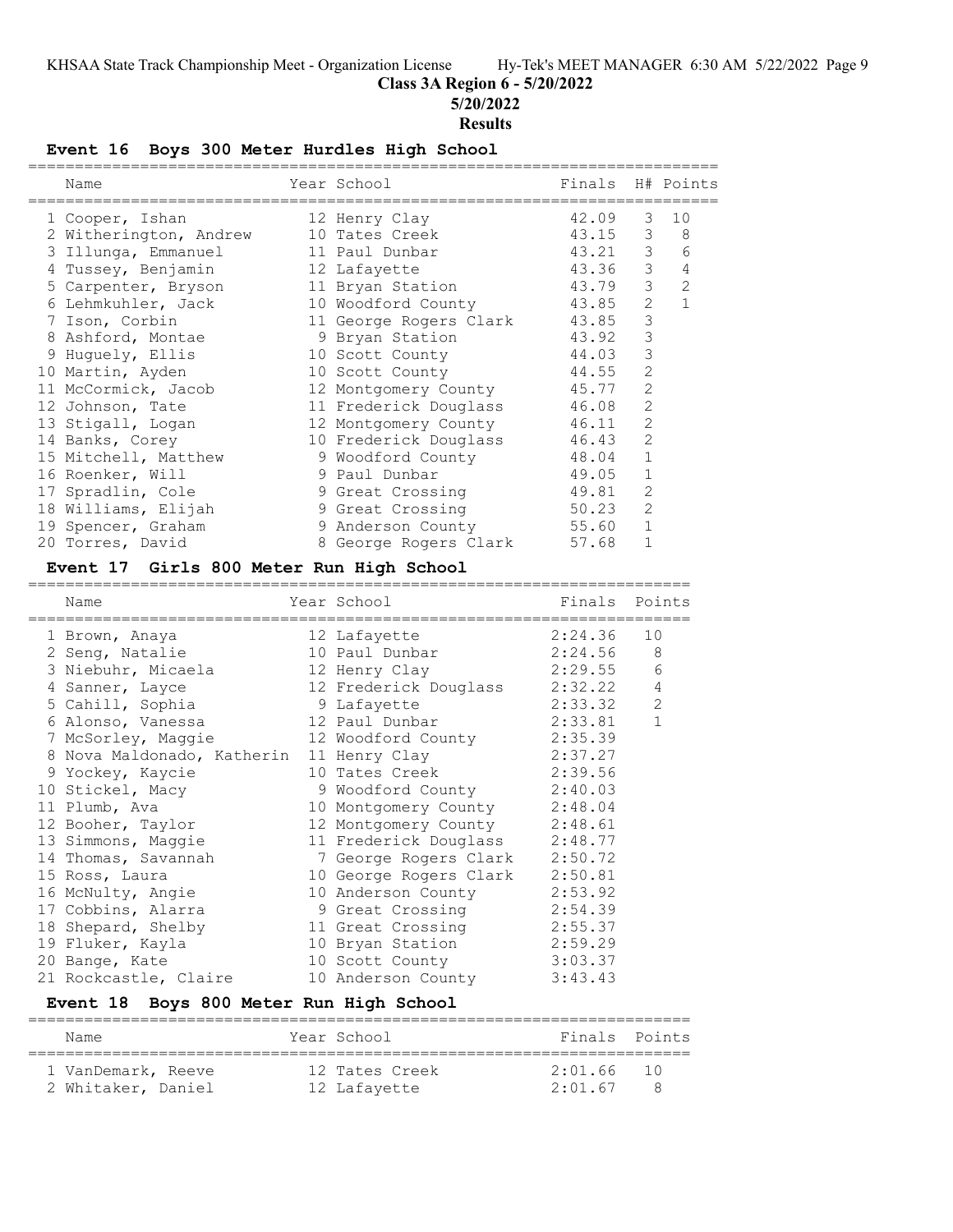**Class 3A Region 6 - 5/20/2022**

**5/20/2022**

# **Results**

#### **....Event 18 Boys 800 Meter Run High School**

|  | 3 Hendrix, Ryan            | 9 Woodford County              | 2:04.19 | 6              |
|--|----------------------------|--------------------------------|---------|----------------|
|  | 4 Russell, Carter          | 11 Great Crossing              | 2:04.93 | 4              |
|  | 5 Richardson, Reed         | 11 Lafayette                   | 2:05.46 | $\overline{c}$ |
|  | 6 Pinto, Nick              | 12 Paul Dunbar                 | 2:06.96 | $1\,$          |
|  | 7 Thomas, Canaan           | 9 Henry Clay                   | 2:07.66 |                |
|  | 8 Jack, Asher              | 11 Tates Creek                 | 2:08.08 |                |
|  | 9 Syrcle, Ezekiel          | 10 Henry Clay 2:10.96          |         |                |
|  | 10 Patel, Krish            | 11 Montgomery County 2:11.62   |         |                |
|  | 11 Hernandez, Samuel       | 12 George Rogers Clark         | 2:12.93 |                |
|  | 12 Arnett, Josh            | 9 Paul Dunbar                  | 2:13.54 |                |
|  | 13 Ford, Sawyer            | 11 Woodford County             | 2:13.63 |                |
|  | 14 Marcum, Jacob           | 11 Great Crossing              | 2:14.12 |                |
|  | 15 Tarter, Elijah          | 12 Scott County 2:15.05        |         |                |
|  | 16 Olsen, Jacob            | 12 Scott County 2:15.96        |         |                |
|  | 17 Gettelfinger, Isaiah    | 12 Anderson County 2:16.74     |         |                |
|  | 18 Pritchett, Landon       | 10 Anderson County             | 2:21.50 |                |
|  | 19 Larken, Aiden           | 10 George Rogers Clark 2:21.80 |         |                |
|  | 20 Roberts, John           | 10 Frederick Douglass 2:25.85  |         |                |
|  | 21 Joseph, Kapela          | 10 Frederick Douglass 2:27.02  |         |                |
|  | 22 Palomeque Lopez, Julian | 11 Bryan Station               | 2:38.61 |                |
|  |                            |                                |         |                |

#### **Event 19 Girls 200 Meter Dash High School**

| Name                     | Year School           | Finals H# Points |                |                |
|--------------------------|-----------------------|------------------|----------------|----------------|
| 1 Washington, Sanaa      | 10 Bryan Station      | 25.89            | 3              | 10             |
| 2 Gudger, Maya           | 10 Woodford County    | 26.67            | 3              | 8              |
| 3 Walker, Keyonna        | 10 Tates Creek        | 26.71            | $\mathcal{S}$  | 6              |
| 4 Somwe, Annie           | 11 Bryan Station      | 26.81            | $\mathcal{S}$  | $\overline{4}$ |
| 5 Raglin, Maguoia        | 12 Scott County       | 26.96            | $\mathcal{S}$  | $\overline{2}$ |
| 6 Sparks, Olivia         | 11 Henry Clay         | 27.13            | $\overline{2}$ | $\mathbf{1}$   |
| 7 Smith, Amyra           | 12 Frederick Douglass | 27.52            | $\overline{2}$ |                |
| 8 Lewis, Mia             | 9 Paul Dunbar         | 28.06            | 3              |                |
| 9 Baird, Brittany        | 12 Paul Dunbar        | 28.07            | 3              |                |
| 10 Brooks, Eqypt         | 10 Tates Creek        | 28.18            | 3              |                |
| 11 Dobson, Gabrielle     | 9 Frederick Douglass  | 28.34            | $\overline{2}$ |                |
| 12 Brown, Chloe          | 11 Woodford County    | 28.34            | $\mathbf{1}$   |                |
| 13 Roark, Madeline       | 11 Great Crossing     | 28.56            | 2              |                |
| 14 Shanks, Karigan       | 9 George Rogers Clark | 28.85            | $\mathbf{1}$   |                |
| 15 Wilson, Annah         | 9 George Rogers Clark | 29.15            | $\mathbf{1}$   |                |
| 16 Allen, Kiya           | 12 Scott County       | 29.16            | $\mathbf{1}$   |                |
| 17 Fitzpatrick, Isabella | 10 Anderson County    | 30.29            | 1              |                |
| 18 Peniston, Kaci        | 10 Montgomery County  | 30.38            | $\mathbf{1}$   |                |
| 19 Kessler, Glena        | 9 Montgomery County   | 31.07            | $\mathbf{1}$   |                |
| 20 Wells, Tanner         | 10 Anderson County    | 33.79            | $\mathbf{1}$   |                |

#### **Event 20 Boys 200 Meter Dash High School**

========================================================================== Name Year School Finals H# Points ========================================================================== 1 Hamilton, Jeremy 12 Scott County 22.24 3 10 2 Eubanks, Kerrington 12 Frederick Douglass 22.51 3 8 3 Matthews, AJ 12 Frederick Douglass 22.55 3 6

 4 Grady, Braylon 11 Tates Creek 22.66 3 4 5 Webb, Michael 12 Tates Creek 22.80 3 2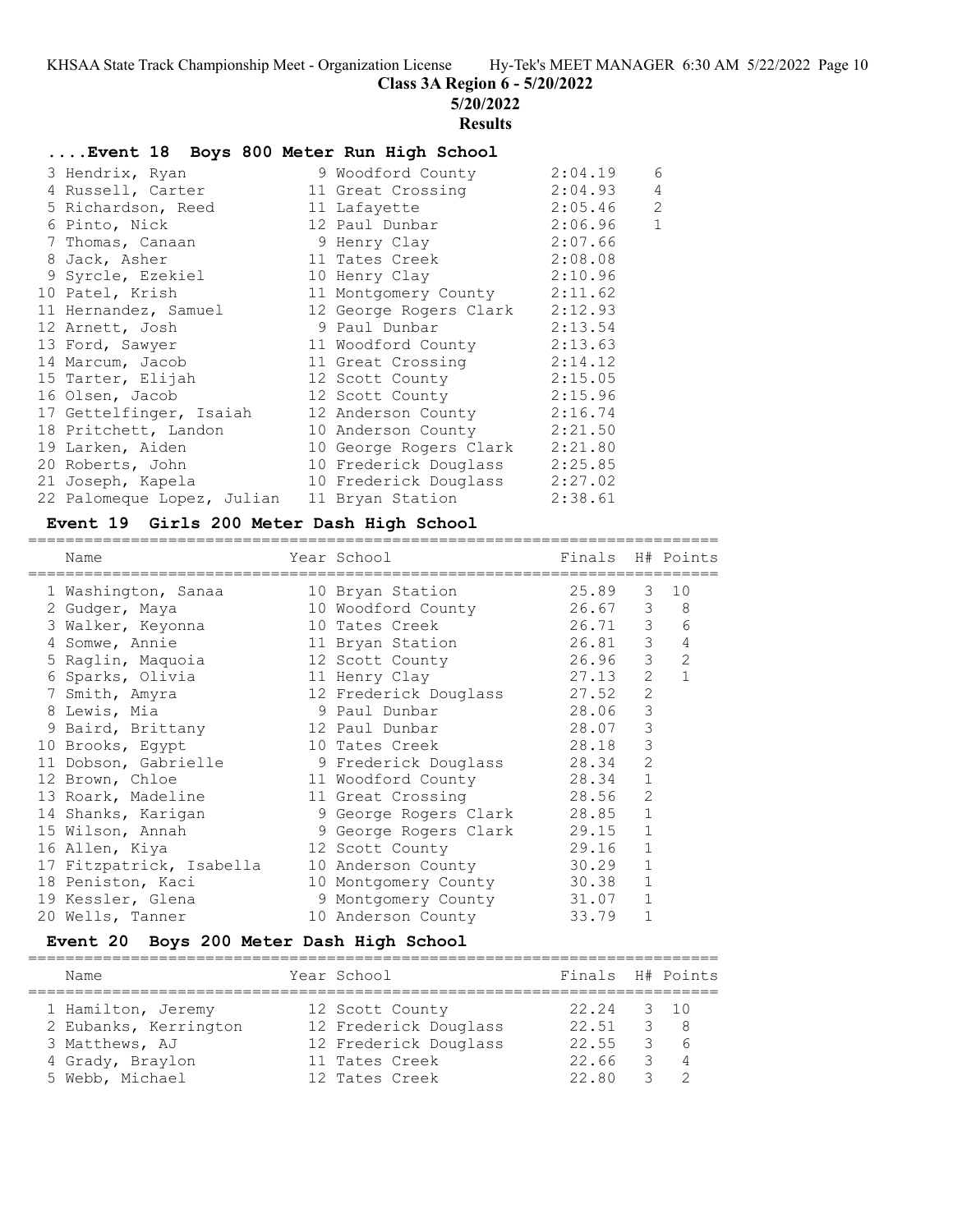**Class 3A Region 6 - 5/20/2022**

**5/20/2022**

#### **Results**

#### **....Event 20 Boys 200 Meter Dash High School**

| 6 Green, Damin        | 11 Bryan Station      | 23.14   | 2            | 1 |
|-----------------------|-----------------------|---------|--------------|---|
| 7 Gabriel, Malonda    | 11 Bryan Station      | 23.17   | 3            |   |
| 8 Taylor, Leland      | 9 Woodford County     | 23.22 3 |              |   |
| 9 Fitzpatrick, Isaiah | 12 Anderson County    | 23.37   | 3            |   |
| 10 Hixson, Lance      | 11 Paul Dunbar        | 23.70   | 2            |   |
| 11 Edmonds, David     | 12 Paul Dunbar        | 23.74 2 |              |   |
| 12 Combs, Derek       | 11 Lafayette          | 24.16 1 |              |   |
| 13 Nason, Andrew      | 9 Woodford County     | 24.17   | 2            |   |
| 14 Hamdiyah, Ali      | 9 Scott County        | 24.22 1 |              |   |
| 15 Song, Caleb        | 10 Lafayette          | 24.36   | 2            |   |
| 16 John, Camahni      | 9 George Rogers Clark | 24.40 1 |              |   |
| 17 Stroh, Lawrence    | 11 Great Crossing     | 24.61 1 |              |   |
| 18 Hannan, Aidan      | 11 Henry Clay         | 24.74   | 1            |   |
| 19 Nowell, Amari      | 10 Henry Clay         | 24.85   | $\mathbf{1}$ |   |
| 20 Allen, Shane       | 9 George Rogers Clark | 25.47   | 1            |   |

#### **Event 21 Girls 3200 Meter Run High School**

Name Year School Finals Points ======================================================================= 1 Gedritis, Anna 11 Paul Dunbar 11:58.77 10 2 Schweigardt, Katie 10 Tates Creek 12:01.43 8 3 Anderson, Eden 10 Frederick Douglass 12:18.02 6 4 Twehues, Maggie 11 Woodford County 12:22.21 4 5 Ralenkotter, Katelin 12 Henry Clay 12:23.46 2

=======================================================================

| J ANUELSUN, BUEN       | IN LIEUELICA DOUGLASS | 14.10.UZ | $\cup$         |
|------------------------|-----------------------|----------|----------------|
| 4 Twehues, Maggie      | 11 Woodford County    | 12:22.21 | $\overline{4}$ |
| 5 Ralenkotter, Katelin | 12 Henry Clay         | 12:23.46 | 2              |
| 6 Wilson, Meredith     | 12 Lafayette          | 12:28.15 | 1              |
| 7 Remley, Morgan       | 12 Lafayette          | 12:54.56 |                |
| 8 Clare, Kristi        | 10 Frederick Douglass | 13:06.15 |                |
| 9 Vaish, Sia           | 9 Paul Dunbar         | 13:33.84 |                |
| 10 Fann, Addia         | 10 Henry Clay         | 13:52.52 |                |
| 11 Santos, Abigail     | 12 Woodford County    | 13:59.02 |                |
| 12 Paige, Shelby       | 10 Montgomery County  | 14:38.31 |                |
| 13 Shepard, Shelby     | 11 Great Crossing     | 14:52.88 |                |
| 14 Hughes, Mackenzie   | 9 Great Crossing      | 16:01.61 |                |
|                        |                       |          |                |

# **Event 22 Boys 3200 Meter Run High School**

|  | Name                   | Year School            | Finals   | Points |
|--|------------------------|------------------------|----------|--------|
|  | 1 Lamartiniere, Philip | 11 Tates Creek         | 9:49.09  | 10     |
|  | 2 Mathews, Noah        | 9 Paul Dunbar          | 10:03.66 | 8      |
|  | 3 Young, Alex          | 10 Paul Dunbar         | 10:08.50 | 6      |
|  | 4 Crume, Jase          | 10 Woodford County     | 10:08.58 | 4      |
|  | 5 Gago, Forrest        | 10 Tates Creek         | 10:12.01 | 2      |
|  | 6 Rafferty, Eric       | 11 Lafayette           | 10:13.86 |        |
|  | 7 Bailey, Aidan        | 11 Great Crossing      | 10:40.94 |        |
|  | 8 Tennill, Ben         | 10 Anderson County     | 10:43.05 |        |
|  | 9 Christiensen, Buzz   | 9 Lafayette            | 10:43.45 |        |
|  | 10 Walker, Eric Tripp  | 10 Frederick Douglass  | 11:10.84 |        |
|  | 11 Johnson, Keith      | 10 Great Crossing      | 11:22.29 |        |
|  | 12 Castle, Charlie     | 10 George Rogers Clark | 11:50.83 |        |
|  | 13 Harper, Zachary     | 11 Woodford County     | 11:51.05 |        |
|  | 14 Goodwin, Grant      | 10 Henry Clay          | 12:10.07 |        |
|  | 15 Reed, Hudson        | 10 Anderson County     | 12:20.14 |        |
|  | 16 McIntosh, Ethan     | 9 Henry Clay           | 12:36.67 |        |
|  |                        |                        |          |        |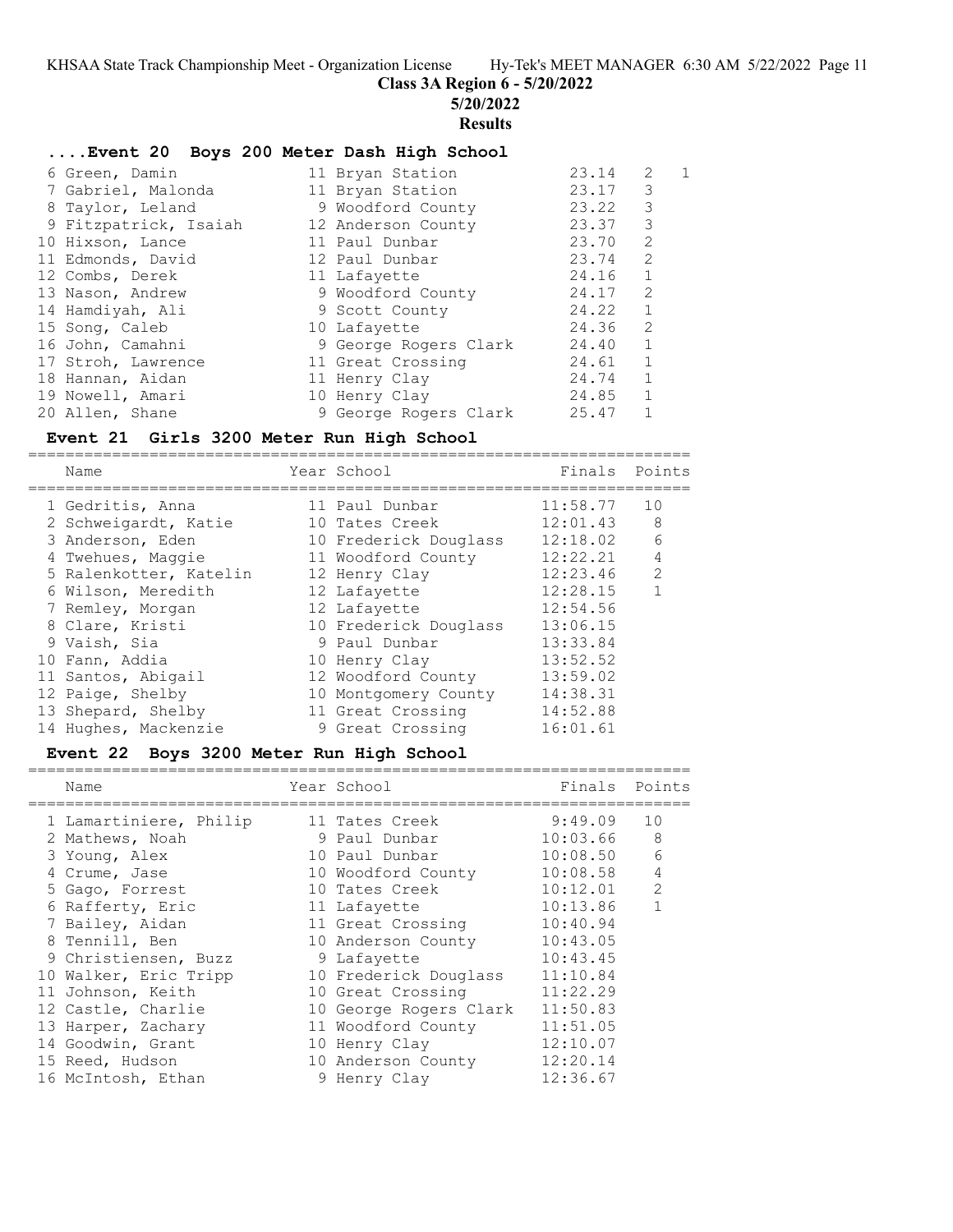**Class 3A Region 6 - 5/20/2022**

**5/20/2022**

**Results**

#### **....Event 22 Boys 3200 Meter Run High School**

17 Lemmon, Soren 11 George Rogers Clark 13:37.73

#### **Event 23 Girls 4x400 Meter Relay High School**

========================================================================== School **Finals** H# Points ========================================================================== 1 Henry Clay 4:06.57 2 10 1) Pennell, Elliott 12 (2) Sparks, Olivia 11 3) Whaley, Janna 11 4) Wilson, Ainsley 11 2 Lafayette 4:13.49 2 8 1) Kantar, Holland 11 2) Gaffney, Gwen 9 3) Wilson, Ileanna 9  $\hskip1cm 4)$  Brown, Anaya 12 3 Scott County 4:16.13 2 6 1) Raglin, Maquoia 12 2) Mann, Maureen 10 3) Trent, Jala 10 4) Thornsbury, Bryce 10 4 Tates Creek 4:17.32 2 4 1) Fomby, Gabrielle 11 2) Yockey, Kaycie 10 3) Walker, Keyonna 10  $\hskip1cm$  4) Jackson, DaKya 9 5 Paul Laurence Dunbar 4:18.00 2 2 1) Trowel, Skyler 10 2) Rose, Sydney 12 3) Seng, Natalie 10 (4) Antoni, Keira 10 6 Bryan Station 4:20.02 2 1 1) Cramer, Ta'Shya 11 2) Washington, Sanaa 10 3) Somwe, Annie 11 11 12 4) Fluker, Shayla 10 7 Woodford County 4:24.70 2 1) Goins, Avalynne 10 2) Paul, Sophie 9 3) Stickel, Macy 9 4) Gilbert, Cassidy 12 8 Frederick Douglass 4:36.53 2 1) Williams, Sid'Nee 9 2) Dolo, Precious 9 3) Franklin, Rachel 9 1944 (1988) 4 Sanner, Layce 12 9 Montgomery County 2008 120 Montgomery County 1) Kessler, Glena 9 2) Peniston, Kaci 10 3) Booher, Taylor 12 (4) Plumb, Ava 10 10 Great Crossing 3.03.70 1 1) Hager, Chole 9 2) Morris, Sophia 11 3) Cobbins, Alarra 9  $\hskip1cm$  4) Varney, MaKayla 12 11 George Rogers Clark 5:04.86 1 1) Hoffman, Lakelyn 7 2) Wesley, Saydee 7 3) Wesolowski, Kinslee 7 (4) Spurlock, Laney 7

#### **Event 24 Boys 4x400 Meter Relay High School** ==========================================================================

School **Finals** H# Points ========================================================================== 1 Lafayette 3:30.14 2 10 1) Tussey, Benjamin 12 2) Richardson, Reed 11 3) Whitaker, Daniel 12 (4) Stone, Jackson 12 2 Paul Laurence Dunbar 3:31.22 2 8 1) Carter, Zach 12 2) Edmonds, David 12 3) Kaczmarek, Brock 11 (4) Pinto, Nick 12 3 Tates Creek 3:34.53 2 6 1) Middleton, Kobe 11 2) Witherington, Andrew 10 3) Robles, Dominick 11 4) VanDemark, Reeve 12 4 Woodford County 3:34.95 2 4 1) Lehmkuhler, Jack 10 2) Ford, Sawyer 11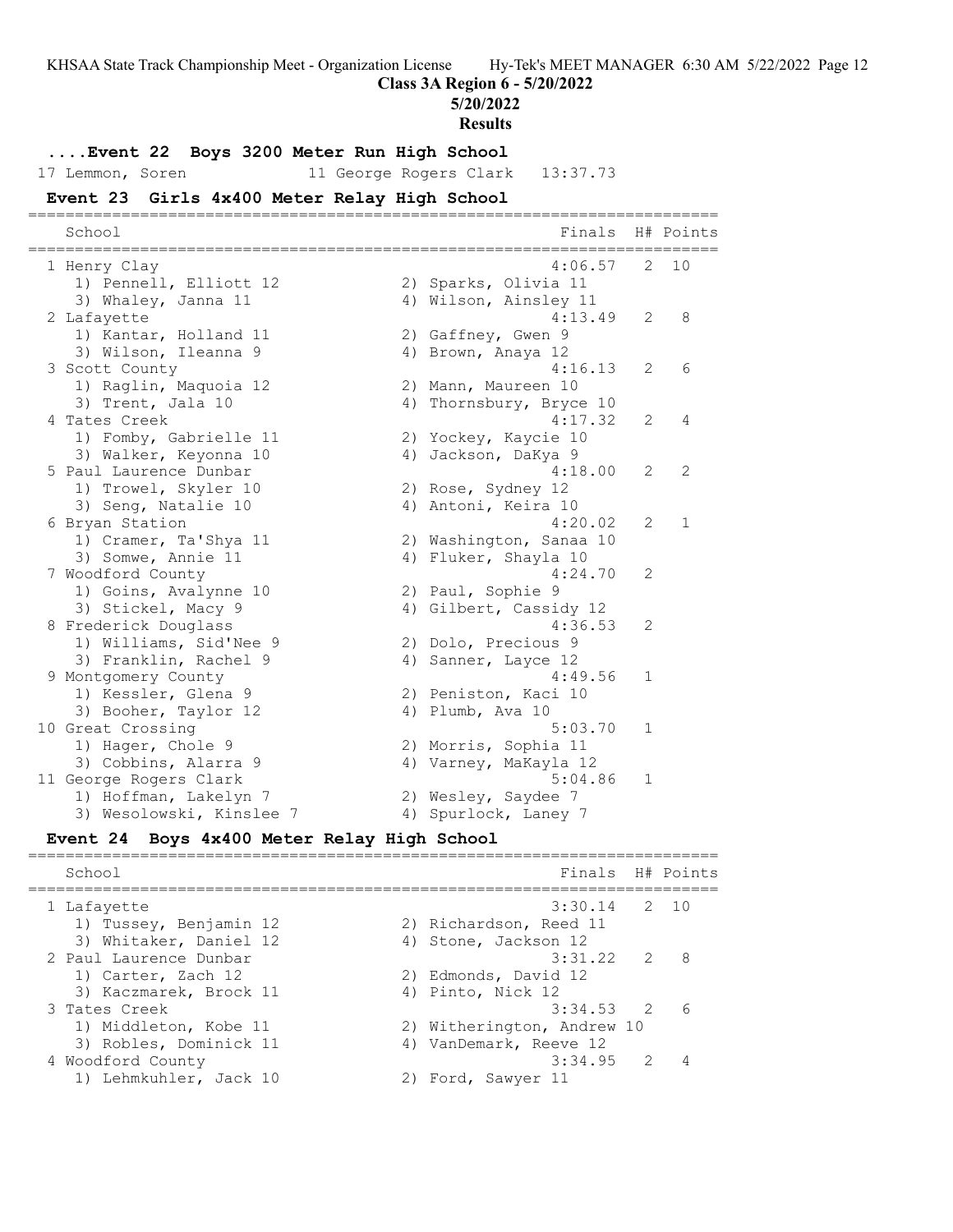## **Class 3A Region 6 - 5/20/2022**

**5/20/2022**

# **Results**

#### **....Event 24 Boys 4x400 Meter Relay High School**

3) Moffett, Jackson 12 (a) 4) Gordon, Jackson 12 (a) 3:36.44 (a) 2 (a) 3:36.44 (a) 2 (a) 3:36.44 (a) 2 (a) 2 (a) 2 (a) 2 (a) 2 (a) 2 (a) 2 (a) 2 (a) 2 (a) 2 (a) 2 (a) 2 (a) 2 (a) 2 (a) 2 (a) 2 (a) 2 (a) 2 (a) 2 (a) 2 (a) 2 5 Scott County 3:36.44 2 2 1) Hamilton, Jeremy 12  $\hskip1cm$  2) Fields, Jayden 9 3) Armstrong, Danny 11 (4) Tarter, Elijah 12 6 Montgomery County 3:42.62 2 1 1) McCormick, Jacob 12 (2) Patel, Krish 11 3) Pacheco, Jossue 12 4) Stafford, Logan 12 7 Great Crossing 3:45.58 2 1) Swicegood, Jake 12 (2) Johnson, Jacob 9 3) Hight, Tristen 11  $\hskip10mm$  4) Young, Malakhi 11 8 Bryan Station 3:51.91 2 1) Mayes, Daytaevion 12 and 2) Muleba, Joel 10 3) Ashford, Montae 9 4) Bravo, Jose 11 9 George Rogers Clark 3:53.50 1 1) Parido, Liam 10 2) Wilson, Josh 10 3) Ison, Corbin 11 4) Dawson, Logan 12 10 Frederick Douglass and the set of the 4:08.18 1 1) Joseph, Kapela 10 2) Robert, Abney 12 3) Hunt, Ashden 9 4) Johnson, Jaydion 9

#### **Event 43 Mixed 2x50 Meter Relay Unified** ================================================================

School Finals ================================================================ 1 George Rogers Clark 14.13 1) Letcher, Mayson 9 2) Fyffe, Elijah 12 3) 4) Green, Caleil 12 2 George Rogers Clark 'E' 14.33 1) Starnes, Kaden 10 (2) Parido, Lukas 12 3) 4) Ison, Corbin 11 3 Montgomery County 16.75 1) Vazquez, Saul 11 2) Poole, Luke 11 3) 4) Mendo, Junioir 11 4 George Rogers Clark 'D' 19.85 1) Smith, Michelle 11 2) Parido, Liam 10 3) 4) Dawson, Logan 12 5 George Rogers Clark 'C' 23.28 1) Randle, Cade 12 2) Cooper, Cody 12 3) 4) Webb, Elias 12

#### **Event 44 Mixed 4x100 Meter Shuttle Hurdle Unified** ================================================================

School Finals ================================================================ 1 George Rogers Clark 56.61 1) Parido, Lukas 12 2) Crowe, Bradford 10 3) Fyffe, Elijah 12 19 4) Letcher, Mayson 9 2 Montgomery County 59.30 1) Vazquez, Saul 11 2) Poole, Luke 11 3) Patel, Krish 11 4) Johnson, Everett 10